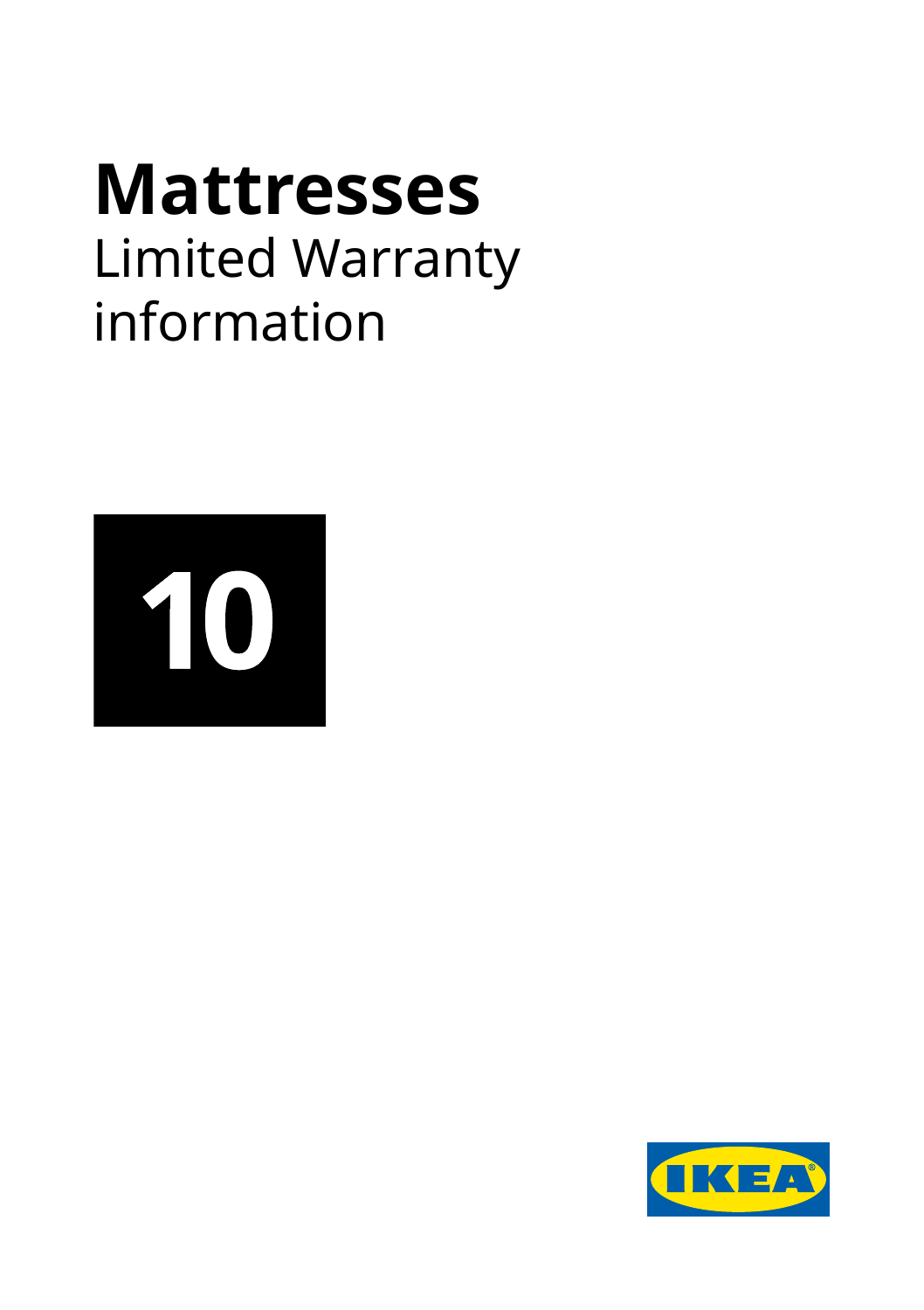Everyday life at home puts high demands on a mattress. IKEA mattresses are rigorously tested to comply with our strict standards for quality and durability as well as with the highest standards for residential use. This means that we can offer you a 10-year limited warranty against defects in materials and workmanship that covers mattresses from IKEA. This limited warranty is subject to the terms and conditions stated in this folder.



The mattresses have a 10-year limited warranty.

#### **How long is the limited warranty valid?**

The limited warranty for mattresses remains in force for ten (10) years and is valid from the date of purchase. The original purchase receipt is required as proof of purchase.

#### **What is covered under this limited warranty?**

This limited warranty applies to residential use only and covers defects in material and workmanship in all mattresses. The limited warranty covers split seams, damaged springs, broken handles, broken mattress base and substantial sagging.

This limited warranty is to the benefit of the original purchaser of the product. It is not transferable.

#### **Products not covered under this limited warranty:**

This limited warranty does not apply to mattress pads, JÖMNA mattress, sleeper-sofa mattresses and children's mattresses.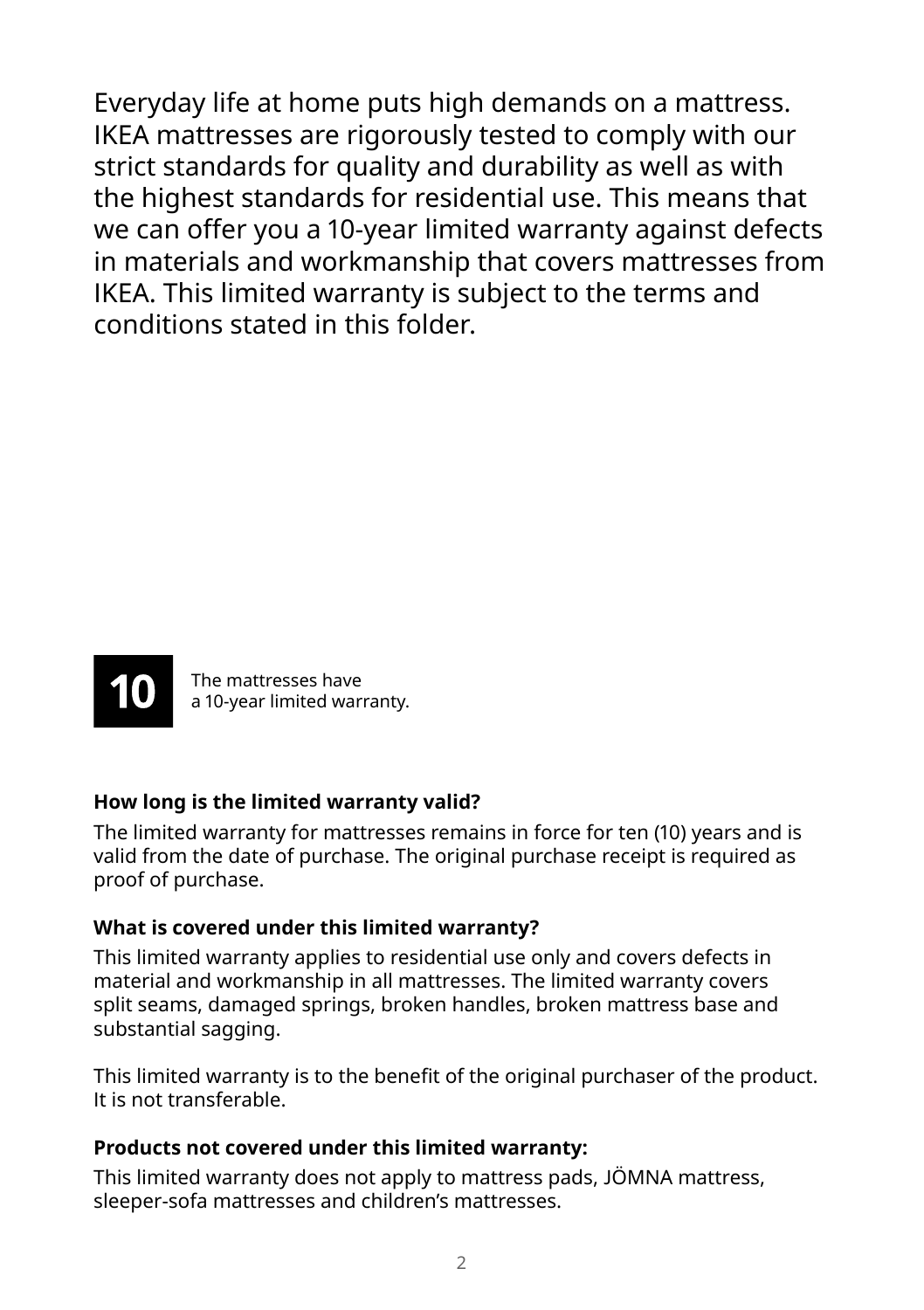#### **What will IKEA do to correct the problem?**

IKEA will examine the product and decide, at its sole discretion, if it is covered under this limited warranty. If considered covered, IKEA through its own service operations, will then, at its sole discretion, either repair the defective product or replace it with the same or a comparable product. If it is covered by this limited warranty, IKEA will pay the costs of repairs, spare parts, labor and travel for repair staff that IKEA incur, provided that the product is accessible for repair without special expenditure. This does not apply to any repair work not authorized by IKEA. Replaced parts become the property of IKEA. If the item is no longer sold by IKEA, IKEA will provide an appropriate replacement. It is IKEA that determines, at its sole discretion, what constitutes an appropriate replacement.

#### **What is not covered under this limited warranty?**

This limited warranty does not apply to products that have been stored or installed incorrectly, used inappropriately, abused, misused, altered, or cleaned using the wrong cleaning methods or cleaning products.

This limited warranty does not cover normal wear and tear, cuts or scratches, or damage caused by impacts or accidents.

This limited warranty does not apply if the product has been placed outdoors or in a humid environment.

This limited warranty does not cover consequential or incidental damage.

For customers in the US only: Some states do not allow the limitation or exclusion of incidental or consequential damage, so this limitation or exclusion may not apply to you.

#### **Our mattresses are put to the test**

To test strength and durability we use a machine that simulates the movements of a person weighing 140 kg rolling around in bed 50,000 times. A pressure gauge measures the effect on springs, frames, slats and fillings. The construction must hold up to the highest requirements.

#### **Care instructions**

Complement the mattress with a mattress protector or a mattress pad. It makes it more hygienic, as it is easy to remove and clean. Some mattresses and pads have a washable cover. Read the tag inside the cover for more information. Make sure that the zipper is closed when washing the mattress cover. Vacuuming the mattress helps to remove dust and mites. Use upholstery cleaner to remove stains. If your mattress is turn able (making the head end the foot end and vice versa) you should turn it about every three months. Turning a mattress ensures more even wear and helps to prolong its comfort.